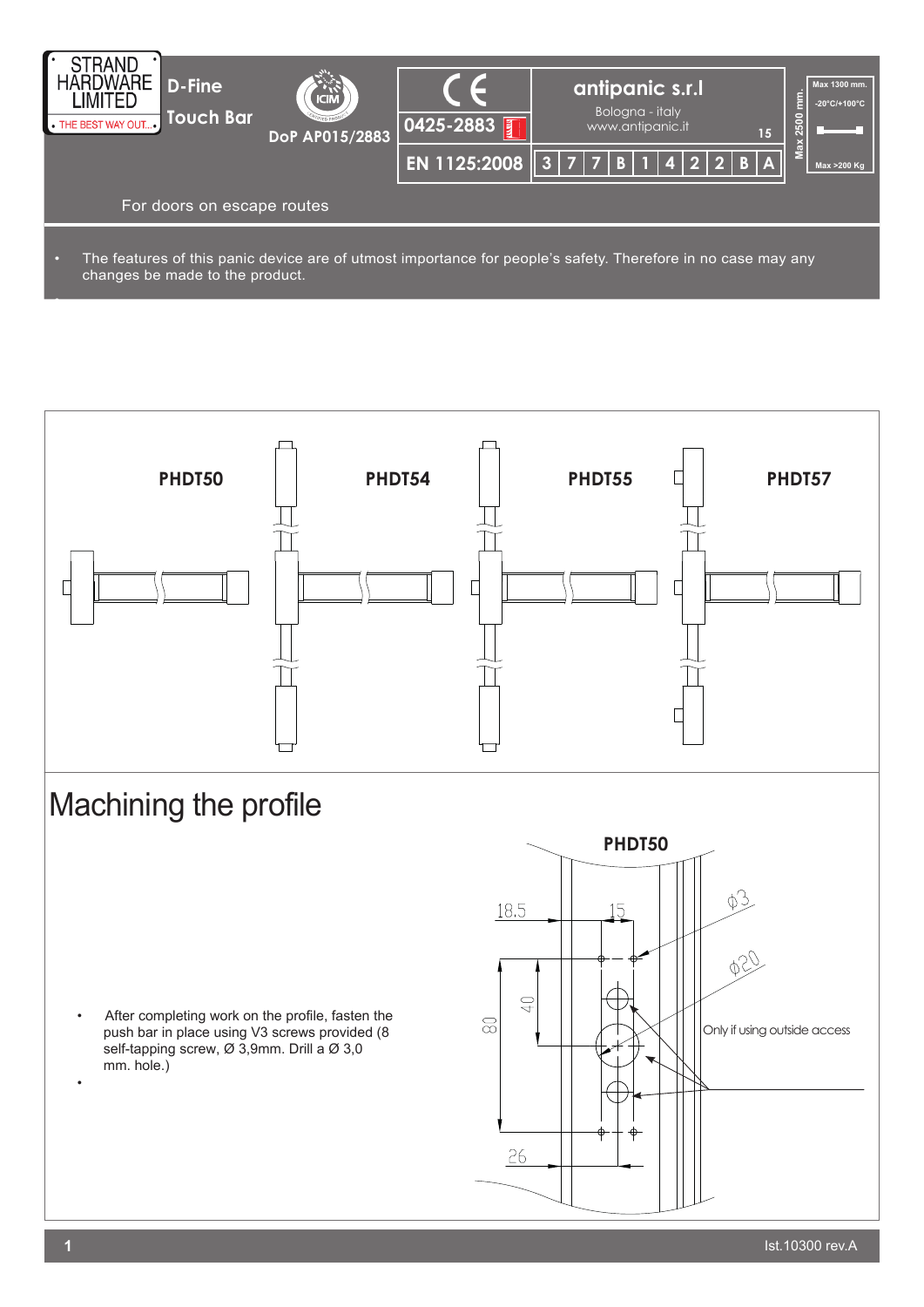

 $\overline{\phantom{a}}$ 

l,

## **D-Fine Touch Bar**

After completing work on the profile, fasten the push bar in place using V3 screws provided (16 self-tapping screw,  $\varnothing$  3,9mm. Drill a  $\varnothing$  3,0 mm. hole.)

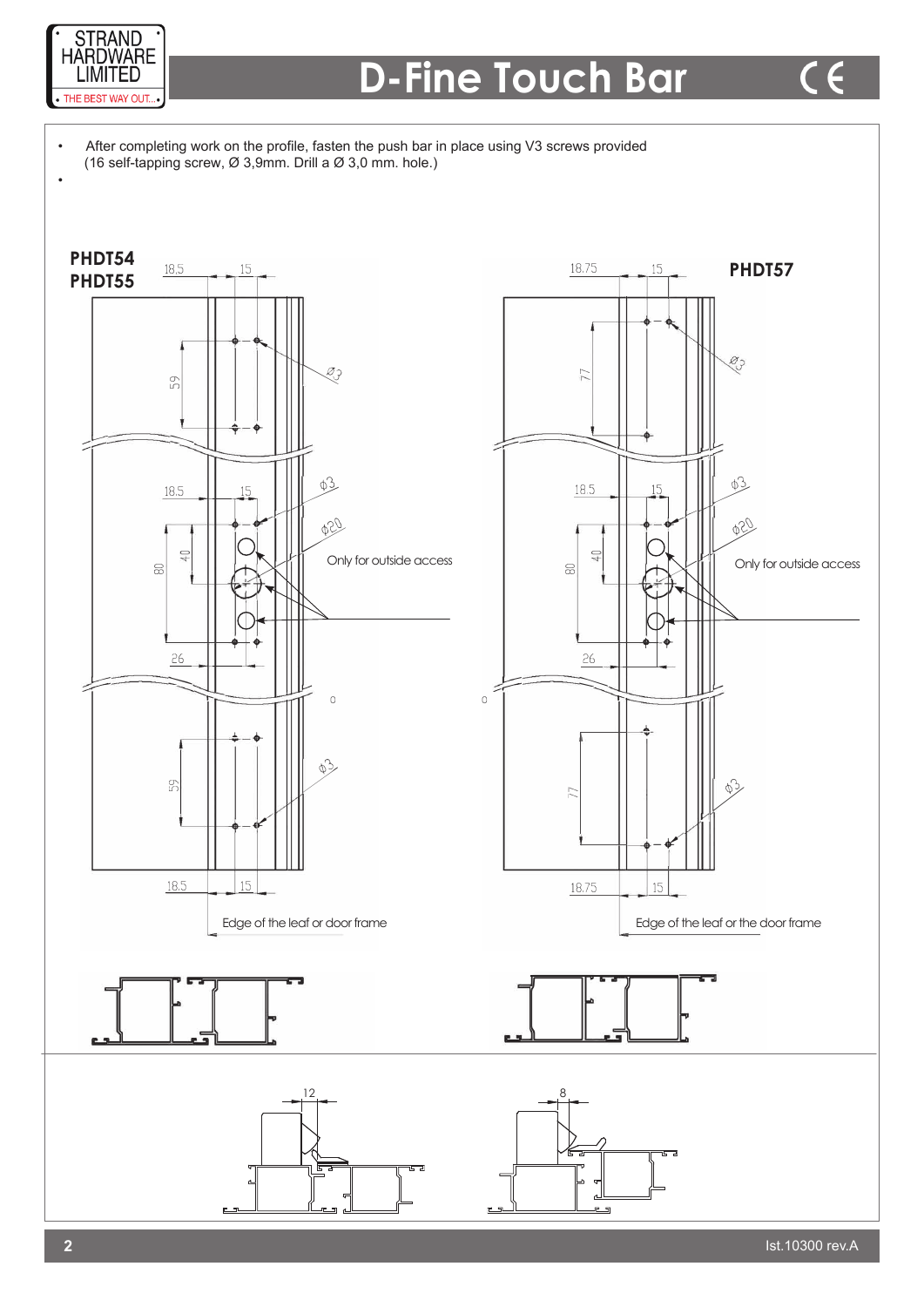

### **D-Fine Touch Bar**

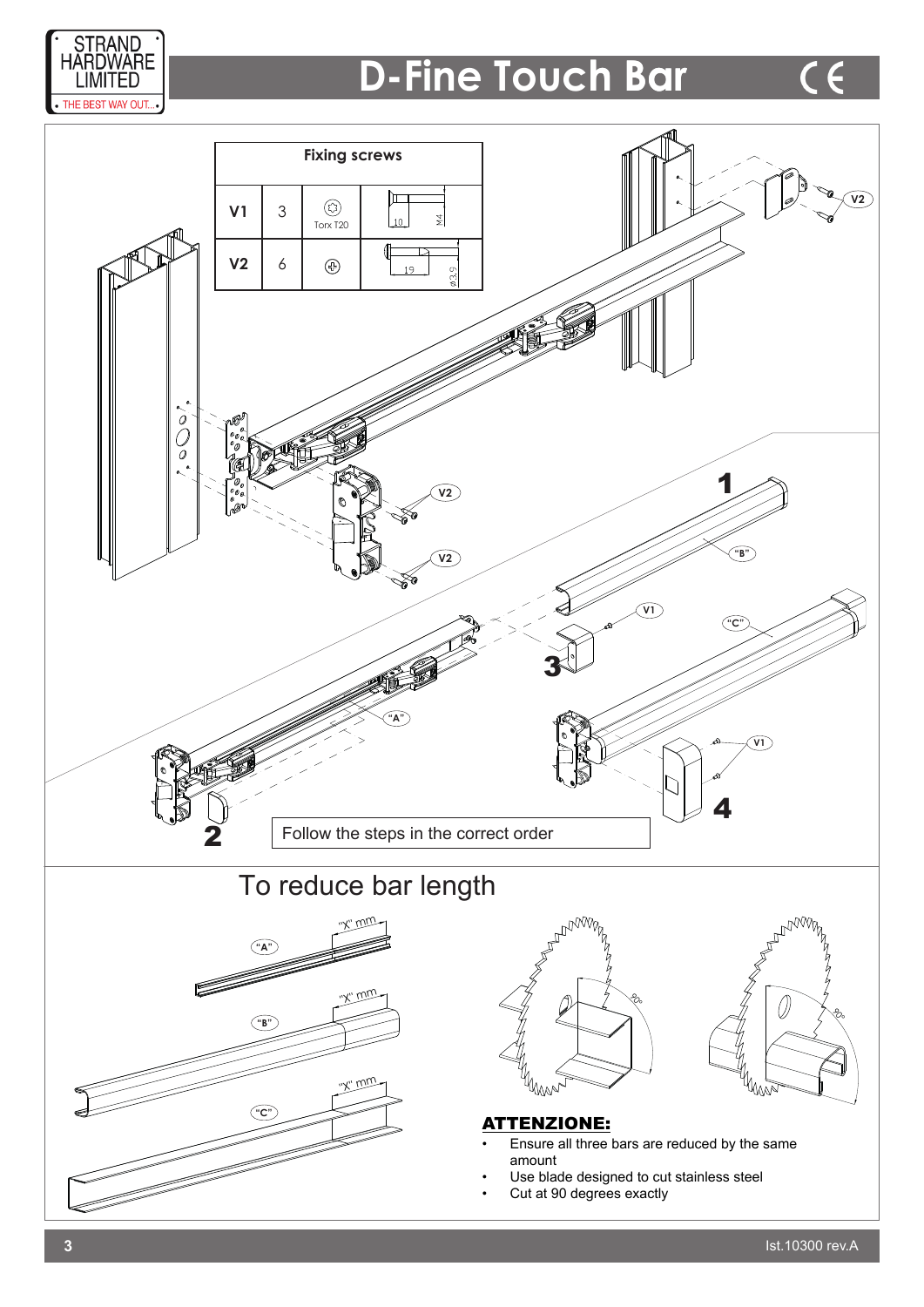

# **D-Fine Touch Bar**









| <b>Fixing screws</b>    |                |          |                         |                     |
|-------------------------|----------------|----------|-------------------------|---------------------|
| <b>Fixing</b><br>screws | Horizontal     | Vertical |                         |                     |
| V <sub>2</sub>          | 4              |          | 皎<br>Torx<br><b>T20</b> | $\frac{4}{2}$<br>10 |
| V3                      | 6              | 8        | ⊛                       | 1<br>19<br>03.9     |
| D1                      | $\overline{2}$ |          | ( ·                     |                     |
| G <sub>1</sub>          | 4              |          |                         |                     |